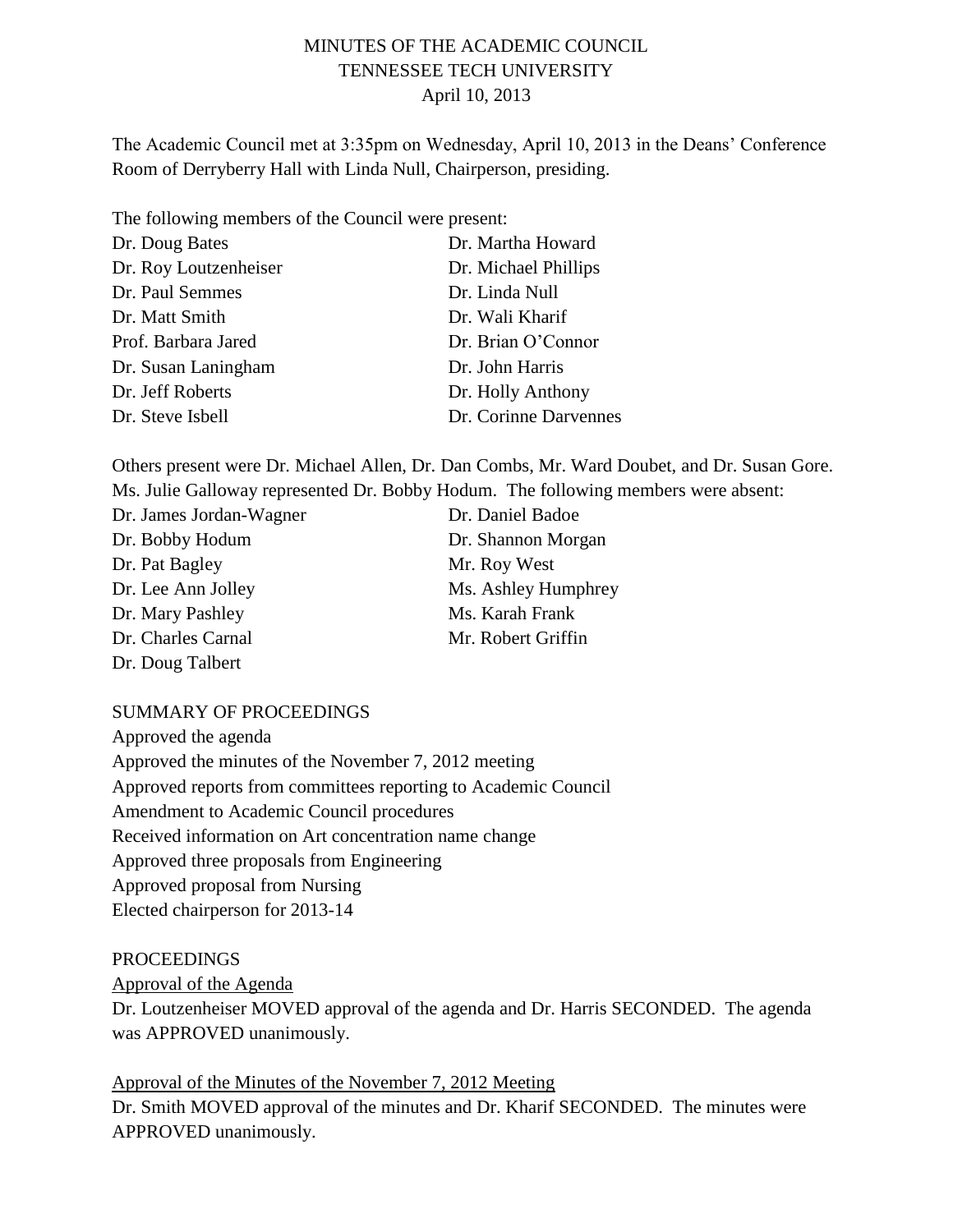### Approval of Reports for Committees Reporting to Academic Council

Dr. Kharif MOVED approval of the reports as a whole and Dr. Harris SECONDED. The reports were APPROVED unanimously.

## Amendment to Academic Council Procedures

Dr. Null stated that the amendment to the Academic Council Procedures has to be approved by the Administrative Council. Since both Councils are meeting at the same time today, the Academic Council voted on the amendment to the procedures electronically. The vote was 19 yes and 1 no. The amendment was approved by the Academic Council on April  $1<sup>st</sup>$ , and was approved by the Administrative Council at their meeting today. (See attached amendment.)

#### Name Change for Art Concentration

Mr. Doubet stated that the Bachelor of Fine Arts, Concentration in Digital Media is being changed to Bachelor of Fine Arts, Concentration in Design, Emphasis in Digital Media, and was approved by the University Curriculum Committee. The curriculum of the concentration in Digital Media aligns more closely with specific standards and competencies defined by the National Association of Schools of Art and Design as a concentration in general design, with an emphasis in digital media. The name change will avoid potential conflicts in compliance with NASAD standards. This item did not require approval by the Council and will be sent to TBR for approval. (See attached form.)

## Approval of Proposals from Engineering

- (1) Dr. Loutzenheiser stated that the College of Engineering is requesting to revise the undergraduate admission standards for first-time freshmen. This was approved by the Admissions and Credits Committee. (See attached memo.) The revision states that "All College of Engineering majors must have a high school GPA of 3.00, an ACT composite score of 20, and an ACT mathematics score of 22." This change is an effort to improve retention and graduation rates as the college felt the current admissions standards for first time freshmen was too low. Dr. Loutzenheiser MOVED approval and Dr. Darvennes SECONDED. After some discussion, the revision was APPROVED unanimously.
- (2) Dr. Loutzenheiser stated that the College of Engineering is requesting changes to the Master of Science admission requirements. This was approved by the Graduate School Executive Committee. Admission will be decided based on a multi-parameter criterion that can include seven items to be evaluated by the department. (See attached memo.) Dr. Loutzenheiser MOVED approval and Dr. Darvennes SECONDED. After some discussion and a friendly amendment to make the change effective Fall 2013, the change was APPROVED unanimously.
- (3) Dr. Loutzenheiser stated that in August 2013 the Department of Chemical Engineering was approved for a BS – MS Fast Track to accelerate completion of the Master's Program. However, this was never approved by the Graduate School Executive Committee, the Academic Council or TBR. GSEC has approved this proposal. (See attached memos.) Dr. Loutzenheiser MOVED approval and Dr. Darvennes SECONDED. The request was APPROVED unanimously.